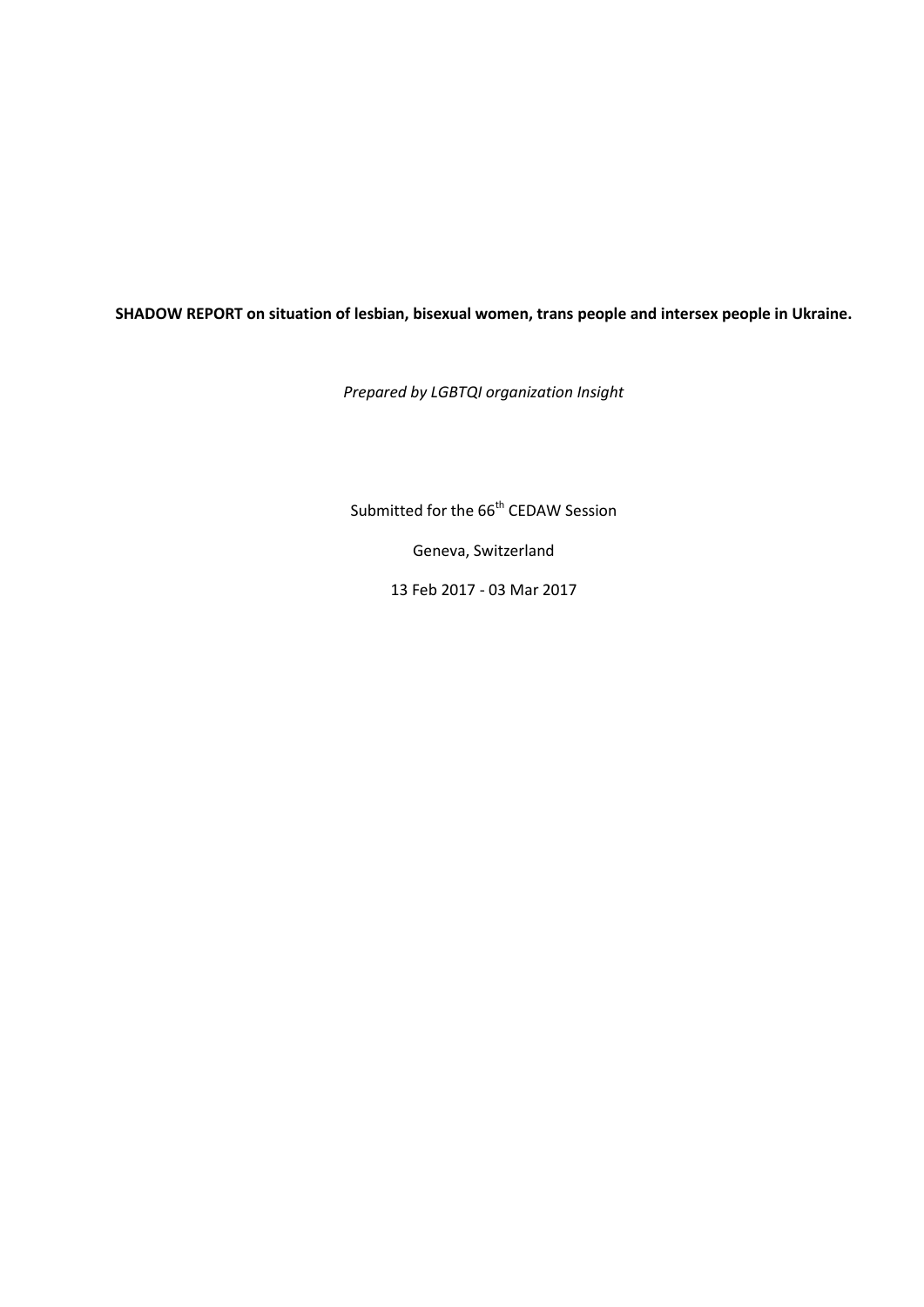#### **CONTENT:**

|    | c. Gender-based violence (arts. 1, 2 and 5 of the Convention; GR # 12) 7                  |  |
|----|-------------------------------------------------------------------------------------------|--|
|    | d. Situation of intersex people in Ukraine (arts. 1, 5, 10 and 12 of the Convention) 8    |  |
|    | e. Internally displaced LBTI persons (arts. 1, 2, 4, 11, 12 and 13 of the Convention) 9   |  |
| f. |                                                                                           |  |
|    | g. Legal gender recognition for trans people (arts. 1, 5, 10 and 12 of the Convention) 10 |  |
|    |                                                                                           |  |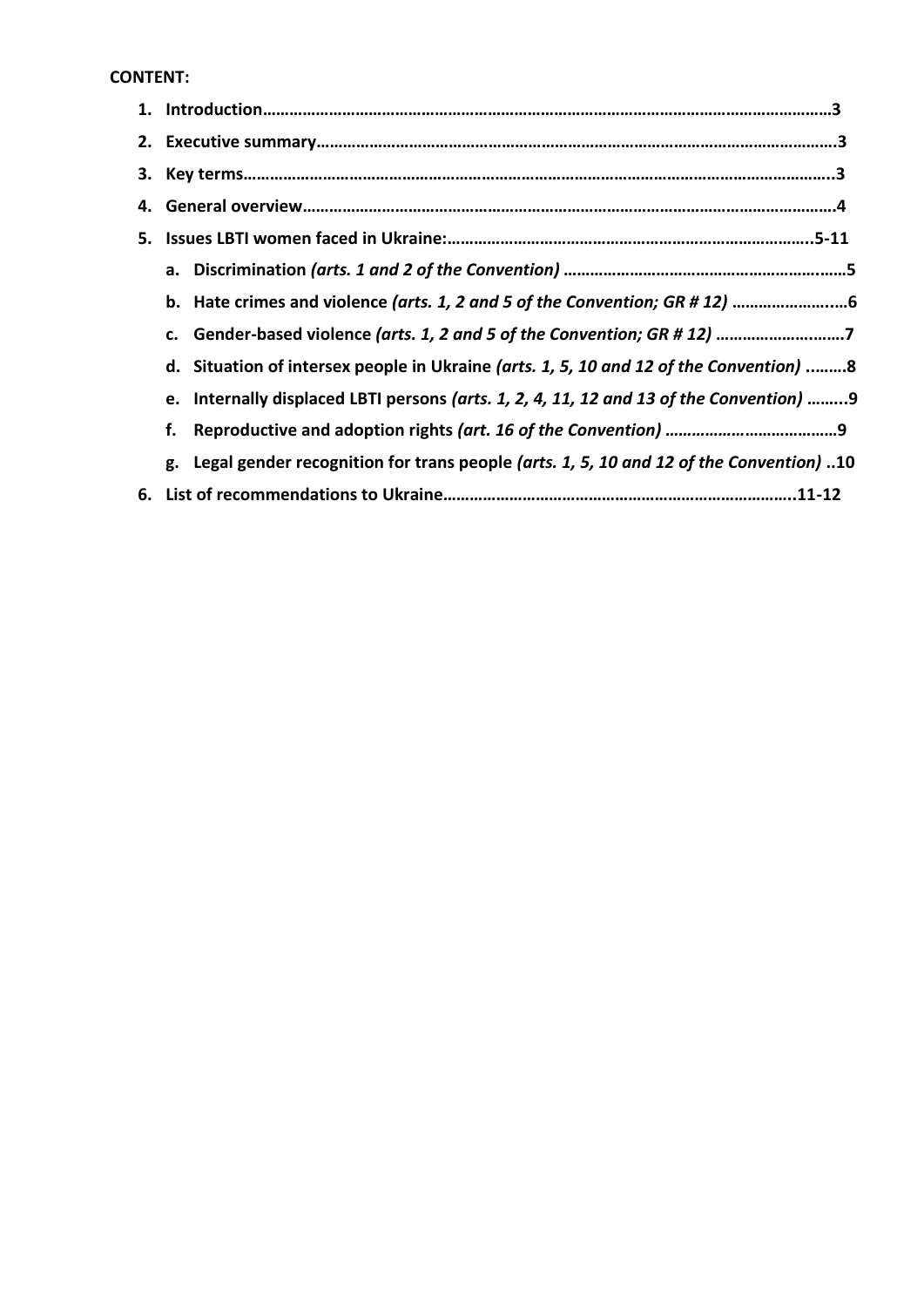### **1. Introduction**

The LBTI women's movement has an important role in overseeing and monitoring how Ukraine deals with women's rights and gender equality, as well as assessing what measures are required. For this reason the women's movement produces a shadow report in response to the government's report in order to cover the situation for LBTI women in Ukraine in the various areas of society. It is important that the civil society reveals the reality of women's lives in relation to obligations taken by Ukraine. The CEDAW Committee itself requests such shadow reporting.

LGBTQI organization Insight is a non-governmental organization established in Kyiv in 2008, working on protection and promotion of LBTI communities' rights and freedoms in Ukraine. Insight provides legal and psychological counselling to its communities; organizes cultural and educational events to promote visibility of lesbians, bisexual women, trans people and intersex people and raise awareness about diversity and non-discrimination; carries out strategic litigation; conducts monitoring of cases of discrimination based on gender identity and sexual orientation and violations of human rights. Since 2014, Insight has opened a shelter for LGBTQI persons, who are internally displaced due to the military conflict in the Eastern Ukraine and/or face difficult life circumstances and homelessness. Insight supports and cooperates closely with a number of LGBTQI initiatives in other regions of Ukraine. Organization has also prepared and published a number of human rights monitoring reports in cooperation with international human rights and LGBTQI organizations and networks.

#### **2. Executive summary**

This shadow report is based on work of Insight public organization describing the situation of lesbians, bisexual women, trans people and intersex people (LBTI) in Ukraine. There is no state monitoring of rights violations of LBTI people, and human rights reports often rely on anecdotal evidence and small-scale monitoring by civil society organizations. The report includes information about institutionalized discrimination of LBTI communities such as hate speech by governmental officials, current intrusive and discriminatory procedure for legal recognition of trans people and intersex people, and restrictions of freedom of movement. It also includes information on everyday rights violations that LBTI people face both from state and non-state institutions such as law enforcement agencies, medical and educational institutions, banks, civil registries, and employers.

Stigma and discrimination against LBTI already present in the Ukrainian society is further reinforced and perpetuated by discriminatory legislative initiatives and policies of the Ukrainian Parliament and governmental bodies. Trans people are especially vulnerable to discrimination, harassment and violence due to the difficulty of obtaining IDs that reflect their gender identity and are frequently forced to waive their parental, marital and reproductive rights by the current state procedure of legal gender recognition.

### **3. Key terms**

LBTI is abbreviation used to denote lesbians, bisexual women, trans people and intersex people.

Lesbians are women who experience emotional, romantic or sexual attraction to other women.

Bisexual women are women who experience emotional, romantic or sexual attraction to people of different genders.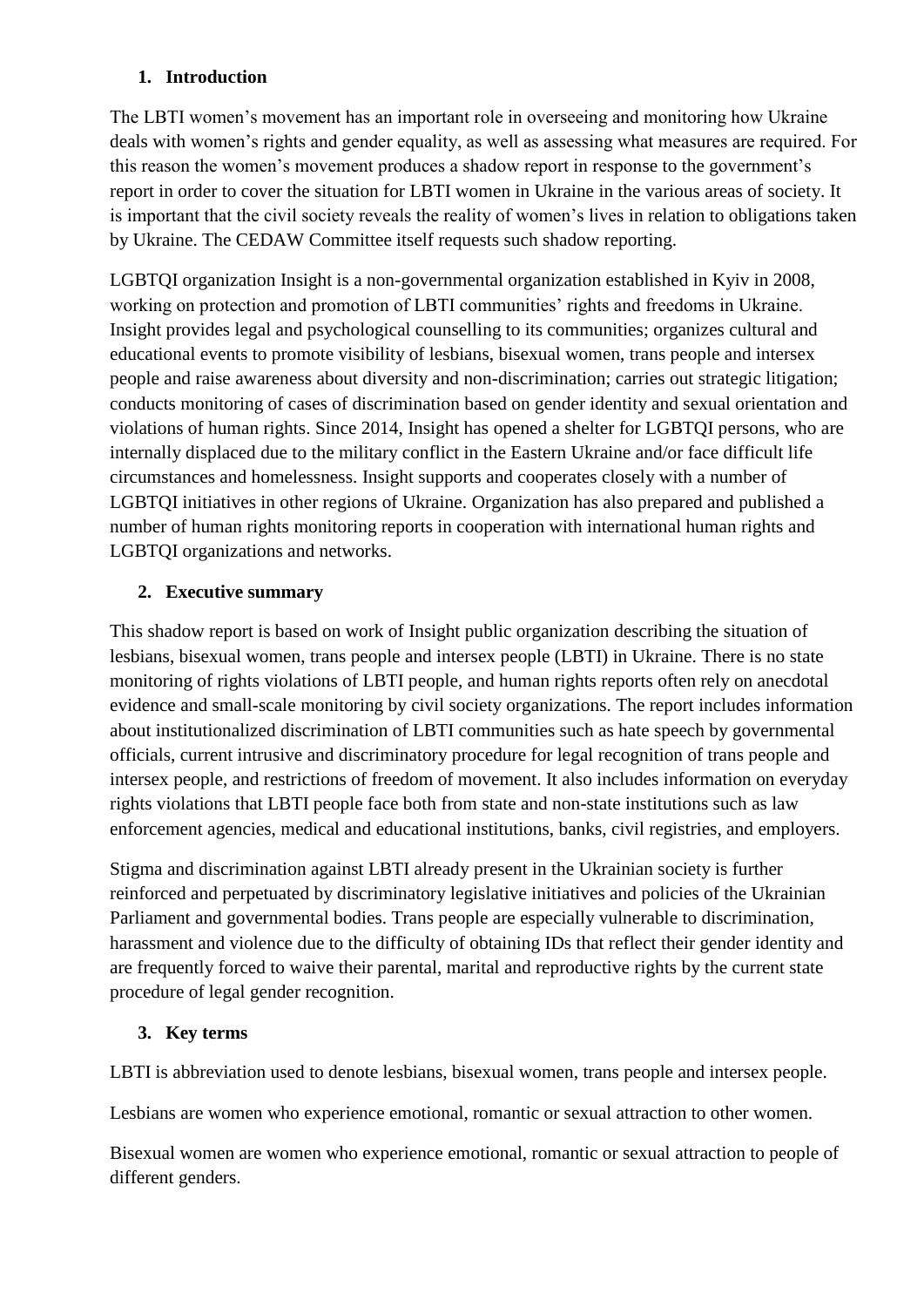Trans people are people whose sex assigned to them at birth does not reflect, or not fully reflects their gender identity. For the purpose of this report, trans women and men as well as non-binary trans people are included. Trans women were assigned male sex at birth but live and identify as women. Trans men were assigned female sex at birth but live and identify as men. Non-binary trans people were assigned male or female sex at birth but identify as neither women nor men.

Intersex people are born with or develop physical, hormonal or genetic sex characteristics that do not fit the typical definitions of male or female.

Legal gender recognition is a state procedure that gives official recognition to a trans person's gender identity for their legal gender on their ID to match it, which is essential to be able to live a life of dignity and respect.

### **4. General overview**

Ukrainian legislation meets majority of recommendations of CEDAW. It offers general guarantees for all сitizens on equal treatment, regardless of gender. However, these laws rarely go beyond a simple declaration of equality.

Reality seems to be more problematic for LBTI women. Existing laws are rarely implemented or rendered as mandatory. There is a major disbelief in the justice system in the need of resolving problems that affect LBTI women, such as gender discrimination, because the patriarchal nature of Ukrainian society continues to determine women role in the community. Although there are many areas where inequality between men and women is expressed, the most evident are politics and family. Unfortunately measures taken by the Ukrainian state against discrimination and other obstacles that LBTI women face are only minimal.

Constitution, along with other fundamental parts of Ukrainian legislation, such as Criminal Code, Civil Code, Labour Code and Family Code, were approved after ratification of the Convention and other international and European instruments, so they reflect the better part of important principles of human rights, such as equality and non-discrimination. Law on equal rights for men and women adopted in 2005 is the latest of these laws which intends to guarantee equality not just formally before the law, but also equal opportunities for women and men.

Nevertheless, these laws are not followed by clear mechanisms and procedures that would help citizens protect their rights, and articles that should enable execution of these laws are still deficient or incomplete. Despite this, some laws needed to be adopted, such as the law against domestic and sexual violence, based on Istanbul Convention.

While men and women are considered equal in the eyes of the law, in reality women are discriminated against all fields of activities. Even in cases where equality legally declared there are no mechanisms to support its implementation or they are ineffective; there are no records on how these laws are implemented. In such situation, LBTI women are usually the most vulnerable group due to a lack of legal visibility, absence of non-discrimination provisions and stigma.

Although consensual same-sex relations between adults have been decriminalized in Ukraine since 1991, the level of state supported homophobia and transphobia has been on the increase in the recent years.

The Ukrainian state does not provide legal protections for trans people, intersex people, lesbians and bisexual women; whereas a number of existing legislative acts and policies explicitly violate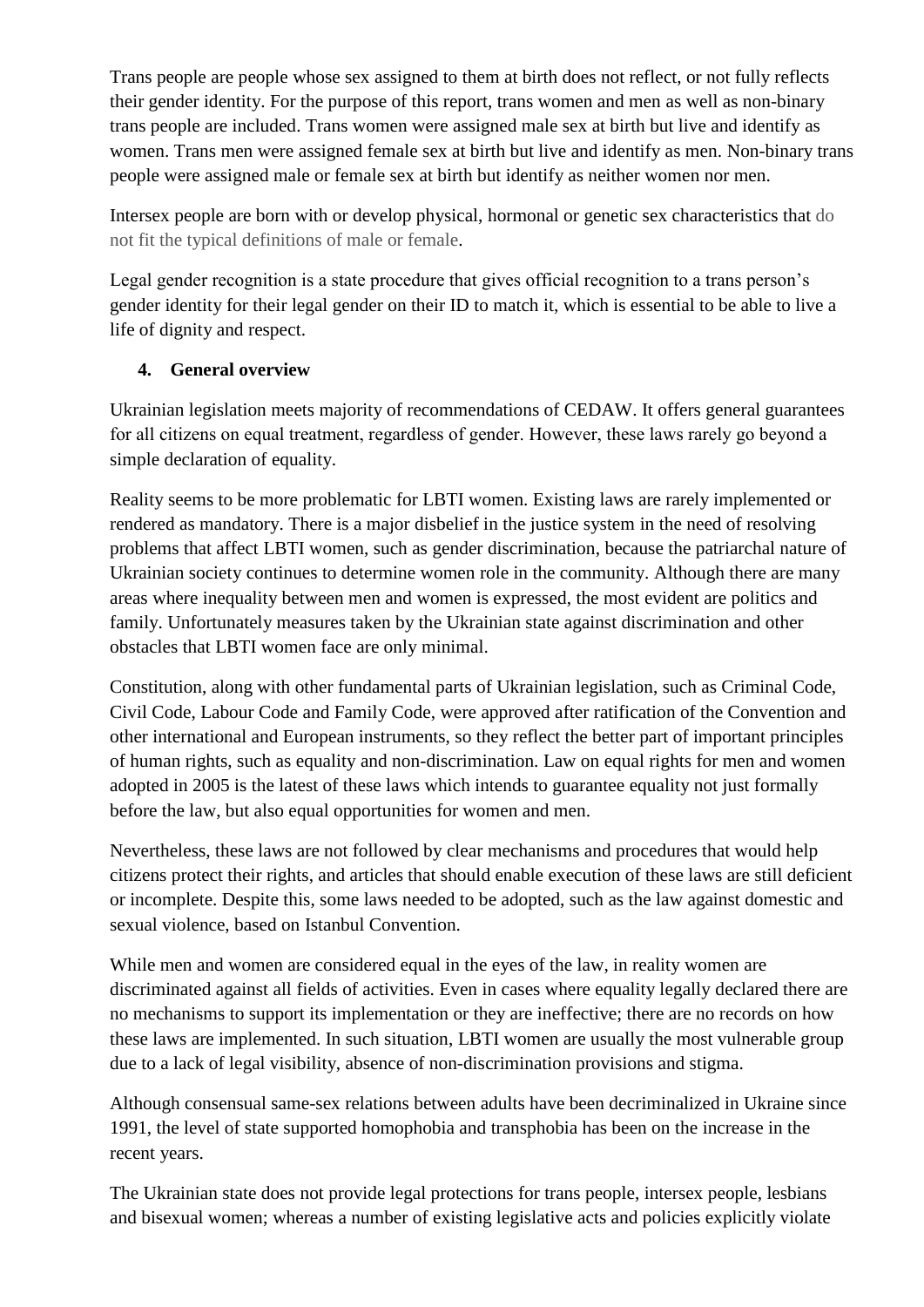rights and freedoms of LBTI communities in Ukraine. Members of Parliament and state officials at highest level engage in homophobic and transphobic hate speech, often under the guise of supporting "traditional family values". Homophobic and transphobic violence is not monitored by the state; it is vastly underreported and in most cases does not receive proper investigation or prosecution. The current procedure for legal gender recognition for trans people requires forced sterilization, long-term psychiatric assessment, and does not provide safeguards from abuse and corruption on the part of the governmental officials.

Lack of anti-discrimination legislation causes rights violations of LBTI people in education, employment, health care, freedom of movement, and virtually any other sphere of social and political life.

## **5.** *Issues for LBTI persons:*

### **a. Discrimination of LBT persons** *(arts. 1 and 2 of the Convention)*

The Current Situation:

For quite a long time before Ukraine entered  $VLAP<sup>1</sup>$ , authorities managed to ignore the issue of discrimination and the need to address it with persistent success. Thus discrimination or rather unequal treatment had been forbidden only by the Constitution and few mentions in specific laws. Ukraine had obligations to improve its legislation further under international treaties it signed and according to the recommendations received within periodic reviews.

In May 2014 the Parliament voted amendments to anti-discrimination law<sup>2</sup>, which provided changes in definitions, added new forms of discrimination and intensified the role of the national equality body, as well as established the shift of the burden of proof. The Coalition for Combating Discrimination in Ukraine  $(CCDU)^3$  gave the following assessment to the amendments: "They provide necessary clarity in definitions and well establish affirmative actions, ensure the shift of the burden of proof and enrich the role of the national equality body. What is still missing within the AD Law is an explicit prohibition of discrimination on the grounds of sexual orientation and gender identity. Next step is to establish administrative responsibility for discrimination and implementation of national policy on prevention and combating discrimination".

Besides these developments, few more laws were also added to the system of protection against discrimination in Ukraine: 2013 amendments to the law "On advertising"<sup>4</sup> and to the law "On employment of the population"<sup>5</sup>, both prohibiting discrimination in job advertising. Despite the fact that both establish liability for discrimination in job advertising, there is still no mechanism of control over such advertisements as well as no procedure for administrative punishment, and it doesn't provide any protection based on sexual orientation and/or gender identity.

Adopted in 2014 «anti-discrimination law» doesn't provide protection from discrimination for LGBT people. The list of protected grounds doesn't have sexual orientation or gender identity

**.** 

<sup>1</sup> [https://ec.europa.eu/home-affairs/what-we-do/policies/international-affairs/eastern](https://ec.europa.eu/home-affairs/what-we-do/policies/international-affairs/eastern-partnership/visa-liberalisation-moldova-ukraine-and-georgia_en)[partnership/visa-liberalisation-moldova-ukraine-and-georgia\\_en](https://ec.europa.eu/home-affairs/what-we-do/policies/international-affairs/eastern-partnership/visa-liberalisation-moldova-ukraine-and-georgia_en)

<sup>2</sup> <http://zakon3.rada.gov.ua/laws/show/5207-17>

<sup>3</sup> <http://www.antidi.org.ua/en/>

<sup>4</sup> <http://zakon5.rada.gov.ua/laws/show/270/96-%D0%B2%D1%80>

<sup>5</sup> <http://zakon3.rada.gov.ua/laws/show/5067-17>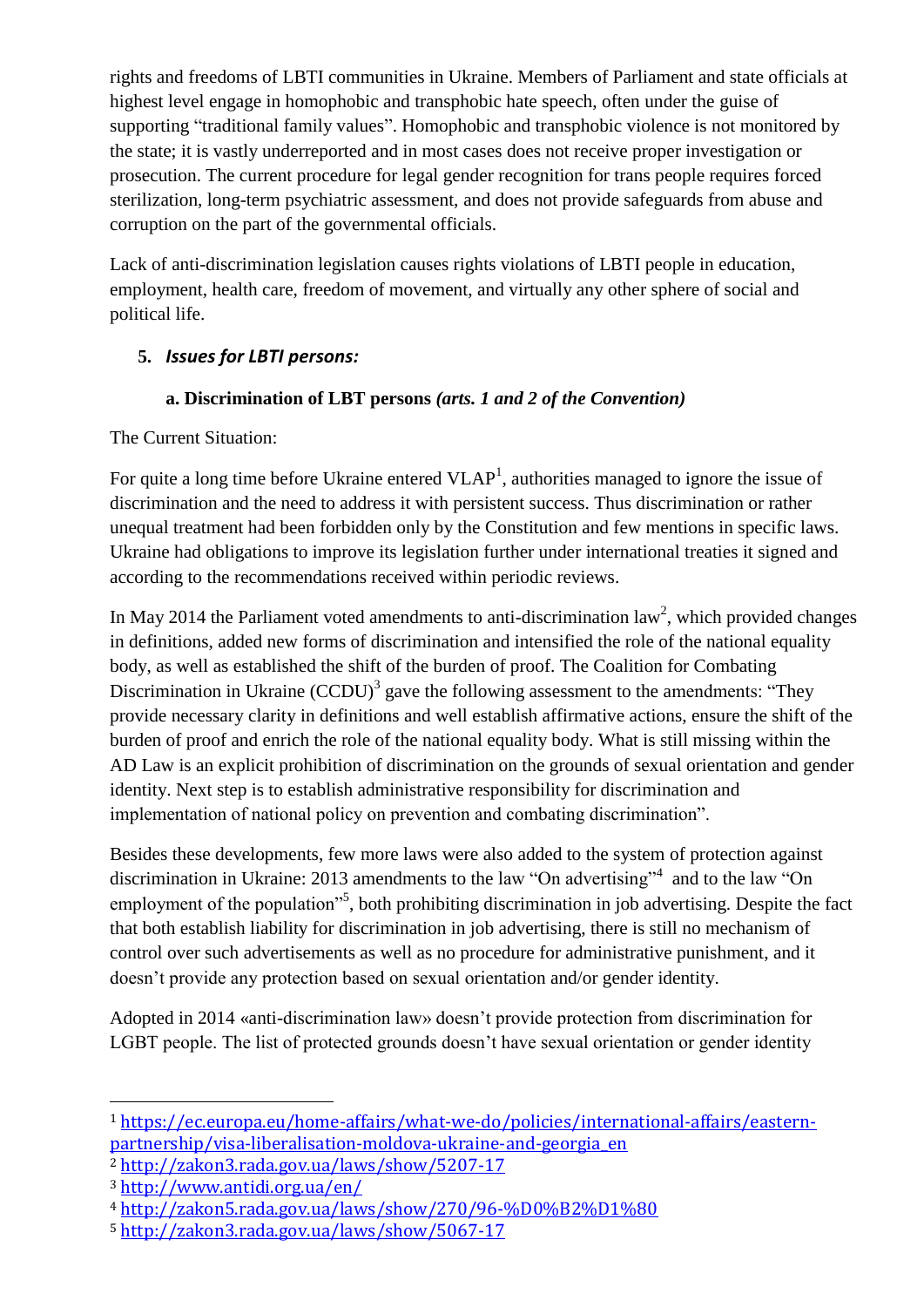explicitly mentioned. Among other 13 grounds there is also definition of "and other grounds", which should be considered as protection for LGBT people as well as other vulnerable groups.

In November 2015, the Parliament managed to vote for inclusion of the sexual orientation and gender identity to the list of protected grounds into the Labour Code $<sup>6</sup>$ . This happened just before</sup> Ukraine had to send next periodic report to the EC. Historical from one point of view voting in the Parliament was marked by homophobic discussion in the Parliament itself and in society in general<sup>7</sup>. Two more important things to mention: struggling to vote the amendment to the Labour Code, the Parliament broke its own procedure, which caused appeal from MPs to recognise the decision illegal. Second, these amendments were introduced into the old version of the Labour Code; currently the Parliament is working on new Labour Code<sup>8</sup> which does not contain sexual orientation and gender identity among the list of protected grounds.

The antidiscrimination amendment in the Labour Code still has poor implementation because of absence of clear mechanisms of bringing to account, so employment remains one of the most discriminative spheres for trans people. The most recent 2016 study of socioeconomic transgender situation in post-Soviet region including Ukraine<sup>9</sup> shows 73% of trans people had problems in employment and 37% experienced blackmail, physical violence, threats, bullying at workplace because of their gender identity or gender expression.

There are also documented cases of discrimination of trans people on the grounds of gender identity actually in all the spheres of everyday life: education (not using preferred name and pronoun), banking (problems with getting and using personalized credit cards), travelling (refusal of getting on the train, rude inspection when crossing the border at the airport), housing (recurring refusals to rent a flat) etc $^{10}$ .

Recommendations:

- 1. Amend the existing anti-discrimination law by adding sexual orientation and gender identity as protected grounds from discrimination in all spheres of life.
- 2. Establish administrative fines for acts of discrimination.

## **b. Violence and hate crimes towards LBTI women** *(arts. 1, 2 and 5 of the Convention; GR # 12)*

The Current Situation:

1

There is no mentioning of sexual orientation or/and gender identity in law "On equal opprtunities for women and men $1,$ , which limits lesbian, bisexual women and trans women from exercising their rights. In situation when social stigma is extremely high towards LBTI women, we need to ensure legal mechanism to protect them as one of the most vulnerable groups.

<sup>10</sup> [http://insight-ukraine.org/wp-](http://insight-ukraine.org/wp-content/uploads/2016/03/broshura_transgender_eng_OK_FULL.pdf)

<sup>6</sup> [http://w1.c1.rada.gov.ua/pls/zweb2/webproc4\\_1?pf3511=57008](http://w1.c1.rada.gov.ua/pls/zweb2/webproc4_1?pf3511=57008)

<sup>7</sup> [http://www.unian.ua/politics/1179471-nardepi-provalili-golosuvannya-schodo-zaboroni](http://www.unian.ua/politics/1179471-nardepi-provalili-golosuvannya-schodo-zaboroni-diskriminatsiji-na-roboti.html)[diskriminatsiji-na-roboti.html](http://www.unian.ua/politics/1179471-nardepi-provalili-golosuvannya-schodo-zaboroni-diskriminatsiji-na-roboti.html)

<sup>8</sup> <http://zakon5.rada.gov.ua/laws/show/322-08/page>

<sup>9</sup> [http://adaman-t.org.ua/en/2016/11/current-socioeconomic-situation-of-transgender-and](http://adaman-t.org.ua/en/2016/11/current-socioeconomic-situation-of-transgender-and-queer-individuals-in-post-soviet-union-region/)[queer-individuals-in-post-soviet-union-region/](http://adaman-t.org.ua/en/2016/11/current-socioeconomic-situation-of-transgender-and-queer-individuals-in-post-soviet-union-region/)

[content/uploads/2016/03/broshura\\_transgender\\_eng\\_OK\\_FULL.pdf](http://insight-ukraine.org/wp-content/uploads/2016/03/broshura_transgender_eng_OK_FULL.pdf)

<sup>11</sup> <http://zakon3.rada.gov.ua/laws/show/2866-15>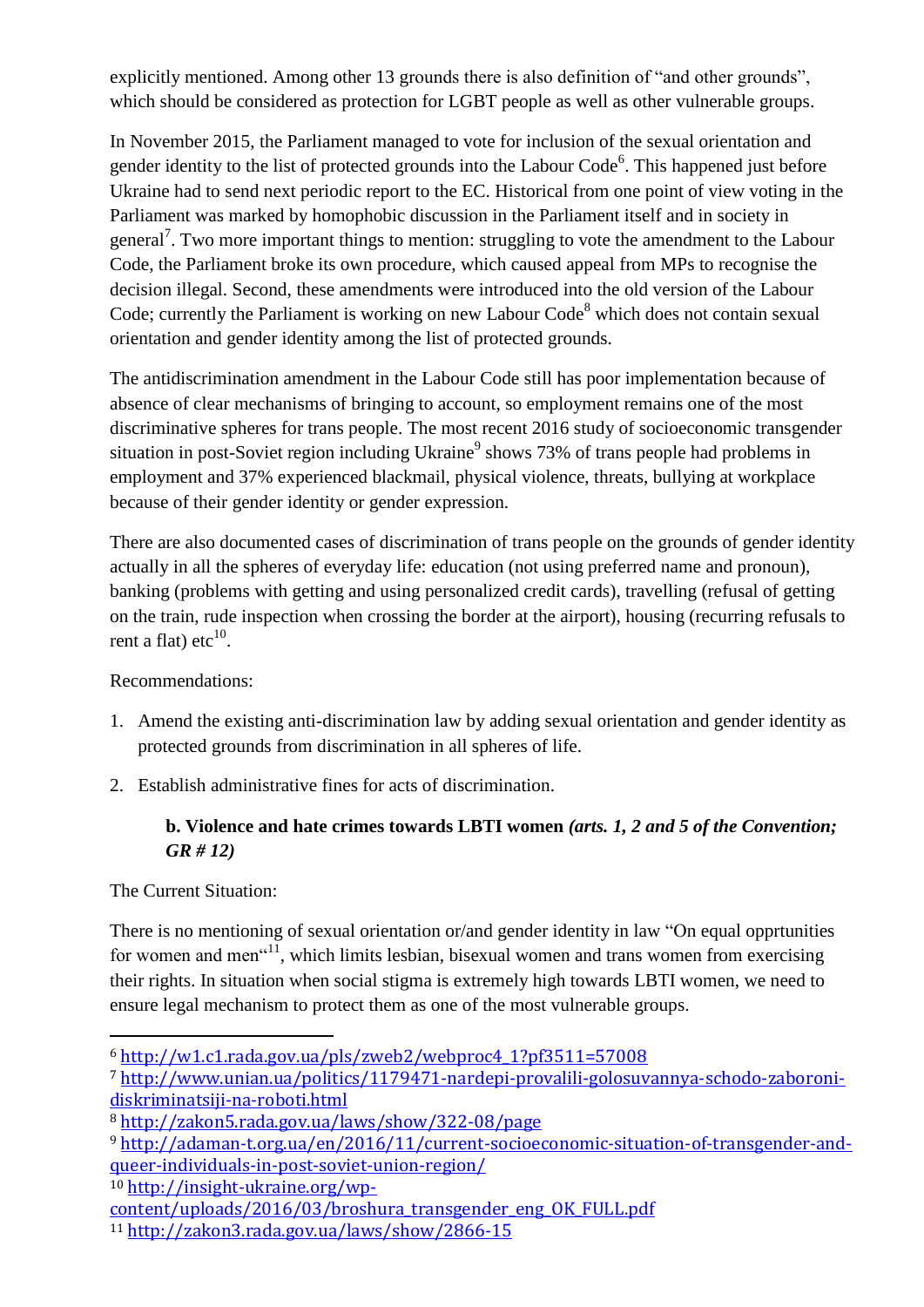There are no specific laws on hate crimes in Ukrainian legislation. The only article in Criminal Code of Ukraine, which could be used in such cases – 161 "Violation of citizens' equality based on their race, nationality or religion<sup> $12$ </sup>. This list of grounds is closed, so there is no legal possibility to use it for protection or investigation of hate crimes based on sexual orientation or/and gender identity.

LBT women are the most vulnerable group when it comes to hate crimes due to their belonging to LGBT group and women at the same time. Trans people usually don't report to the police on hate crimes due to problems with registration of their cases, based on mismatch of their legal documents and physical appearance. Also police officers are often highly homophobic and transphobic themselves, however situation slowly improves after reform of the national police started in  $2015^{13}$ .

Recommendations:

1. Amend existing law "On equal opportunities for women and men" by adding sexual orientation and gender identity as protected grounds.

2. Amend legislation on hate crimes by including sexual orientation and gender identity in the list of protected grounds.

3. Provide clear mechanisms for proper investigation of hate crimes by establishing special unit in national police on investigation and prevention of hate crimes.

### **c. Gender-based violence** *(arts. 1, 2 and 5 of the Convention; GR # 12)*

The Current Situation:

 $\overline{a}$ 

In December 2016, Ukraine finally decided to ratify The Council of Europe Convention on preventing and combating violence against women and domestic violence based on the understanding that violence against women is a form of gender-based violence that is committed against women because they are women. It is the obligation of the state to fully address it in all its forms and to take measures to prevent violence against women, protect its victims and prosecute the perpetrators. Failure to do so would make it the responsibility of the state. The convention leaves no doubt: there is no real equality between women and men if women experience gender-based violence on a large-scale and state agencies and institutions turn a blind eye.

After reviewing the text of the Convention Ukrainian Parliament decided to remove from the text terms "gender" and "sexual orientation", seeing them as a propaganda of homosexuality in Ukraine. Unfortunately this action was supported by majority of members and Committees in the Parliament. This makes convention and the law<sup>14</sup> based on it ineffective as protection mechanism against gender-based violence. It also makes impossible for LBT women to protect themselves from violence, based on sexual orientation and/or gender identity.

Women who are subjected to men's violence are victims of crime and have the legal right to protection and support, which is ultimately the responsibility of the municipality. Access to funding for women's shelters varies among municipalities and some are unable to offer shelter. The CEDAW Committee has urged Ukraine on a number of occasions to set aside sufficient funds for women's shelters. Specific shortcomings have been revealed in regard to protection for women with

<sup>12</sup> [http://kodeksy.com.ua/kriminal\\_nij\\_kodeks\\_ukraini/statja-161.htm](http://kodeksy.com.ua/kriminal_nij_kodeks_ukraini/statja-161.htm)

<sup>13</sup> http://insight-ukraine.org/wp-content/uploads/2017/01/guide\_discrimination.pdf

<sup>14</sup> [http://w1.c1.rada.gov.ua/pls/zweb2/webproc4\\_1?pf3511=60306](http://w1.c1.rada.gov.ua/pls/zweb2/webproc4_1?pf3511=60306)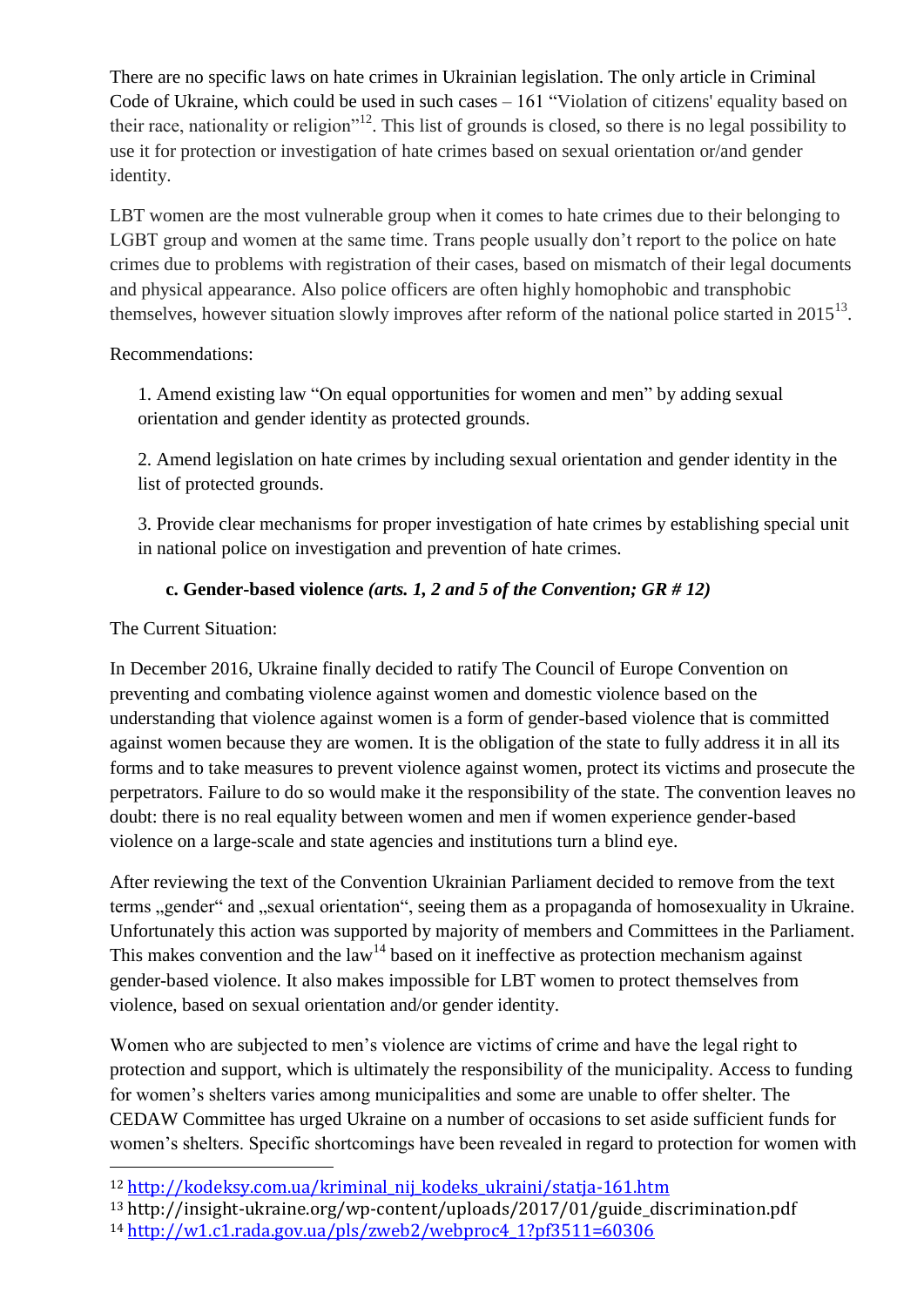special needs, like those who identified as LBTI. Existing shelters for women in Ukraine doesn't include LBTI women as a target group and there is no organisations which permanently offer shelter for this group. Furthermore, there is a lack of treatment and knowledge of violence against women who belong to lesbian, bisexual women, trans and intersex people, notably among social service, healthcare workers and the police. Women belonging to LBTI minorities are often met with prejudice in attitudes and comments when contacting authorities and the legal system.

Persistent initiatives are required to ensure that LBTI women receive the same protection and support as other women who are subjected to men's violence. Municipalities must take responsibility for ensuring that information about shelters reaches all women, and that such accommodation is accessible irrespectively of sexual orientation and/or gender identity.

Recommendations:

- 1. Include terms "gender" and "sexual orientation" in the Ukrainian law on ratification The Council of Europe Convention on preventing and combating violence against women and domestic violence.
- 2. Establish LBTI inclusive shelters for women subjected to violence.
- 3. Provide trainings for social workers and police to increase their awareness of LBTI women as a group vulnerable to violence.

### **d. Situation with intersex people in Ukraine** *(arts. 1, 5, 10 and 12 of the Convention)*

The Current Situation:

Intersex people are not protected by Ukrainian legislation and there is no specific regulation of prohibition of discrimination in terms of intersex status, legal gender recognition and health issues.

Ukrainian doctors who see an intersex child usually offer to perform a genital surgery to make it easier to determine sex of a child. In the majority of cases, babies in Ukraine that are born with "underdeveloped genitalia" undergo such normalizing surgeries. Of course, parents are informed about the surgeries, but doctors usually explain it in the way that it will make future life easier for both parents and child. Parents do not usually aware that it is possible for their child to live the way they were born and to decide what sex to be later on, at a more conscious age, and after being better informed about the biological variations of the body. So doctors push parents into "assigning" sex of a child, when they were born.

For those who acknowledged their intersex status in puberty, there is no procedure of legal gender recognition if legal sex assigned at birth doesn't match their gender identity. Until the end of 2016, intersex people couldn't use legal gender recognition procedure for transgender people, because "hermaphroditism" considered a contraindication to get permission for "sex change (correction)" needed for legal gender recognition. Only after recent trans health care reform this contraindication was removed $^{15}$ .

In terms of health care and services in Ukraine, there are no doctors who know how to help and to treat intersex people. There are no specific education courses or trainings on intersex issues.

Recommendations:

**.** 

<sup>15</sup> <http://zakon0.rada.gov.ua/laws/show/z1589-16>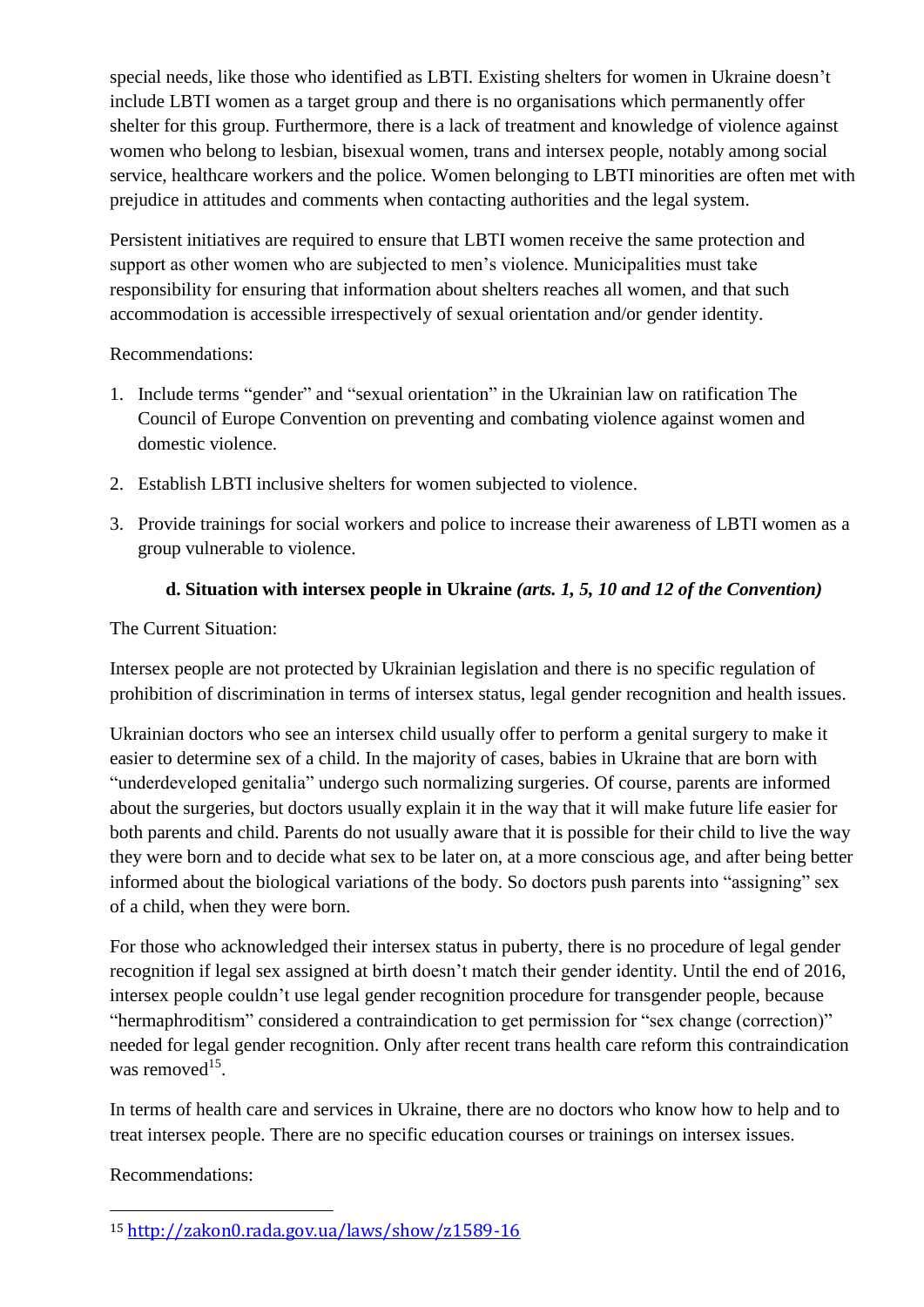- 1. Prohibit normalizing surgeries on intersex babies.
- 2. Establish simple and transparent procedure of legal gender recognition for intersex people.
- 3. Establish special educational programs for doctors on intersex issues.

# **e. Internally displaced LBTI people** *(arts. 1, 2, 4, 11, 12 and 13 of the Convention)*

The Current Situation:

In July 2014, Insight public organization established a Shelter program<sup>16</sup> for LBTI people who escaped from conflict zones. Since July 2014 we had 53 persons who went through Shelter program, received help in housing, food, medical and legal assistance, and support in socialization in new region<sup>17</sup>. In terms of general support for IDPs who belong to most vulnerable groups, such as LBTI women, Ukraine did nothing, pretending those groups and their specific problems doesn't exist.

All LBTI women who went through our program of support and adaptation faced gender-based violence and discrimination, especially in general shelters and places for internally displaced persons. LB women were subjected to gender-based violence, such as rape, sexual abuse, psychological abuse, sexism, lesbophobia, sexual harassment, based on their belonging to lesbians or bisexual group. Trans people suffered from denial of official registration at new place, based on mismatch between their physical appearance and legal sex in document, transphobic abuses, hate crimes and sexual violence. Those who tried to find a flat to rent faced triple stigma and discrimination based on gender (single women), sexual orientation and/or gender identity (lesbian, trans) and their status of internally displaced persons. The state did nothing on special protection for the most marginalized groups in conflict zones.

Recommendation:

1. Provide special measures on protection and integration of LBTI internally displaced persons.

# **f. Reproductive and adoption rights for LBTI women** *(art. 16 of the Convention)*

The Current Situation:

**.** 

There is a direct prohibition in Ukrainian legislation on access to adoption for transgender people, based on diagnosis "transsexualism"<sup>18</sup>. It limits equal right of all citizens to have a family and to exercise their parental rights. There is also a norm in Ukrainian legislation which prohibits trans people from using reproductive technologies such as freezing their biological material (ovuls, sperm) for further usage<sup>19</sup>.

Lesbian and bisexual women, who have families with children, are often subjected to discrimination and abuses, especially when it comes to protection of their family and private life from the State side. Ukraine doesn't recognize any forms of unions for LBTI families and second parent adoption.

<sup>16</sup> <http://insight-ukraine.org/lgbt-shelter/>

<sup>17</sup> <https://76crimes.com/2014/06/21/amid-ukraine-conflict-a-new-lgbt-refugee-safe-house/>

<sup>18</sup> <http://zakon5.rada.gov.ua/laws/show/z1022-08>

<sup>19</sup> <http://zakon3.rada.gov.ua/laws/show/z0224-05>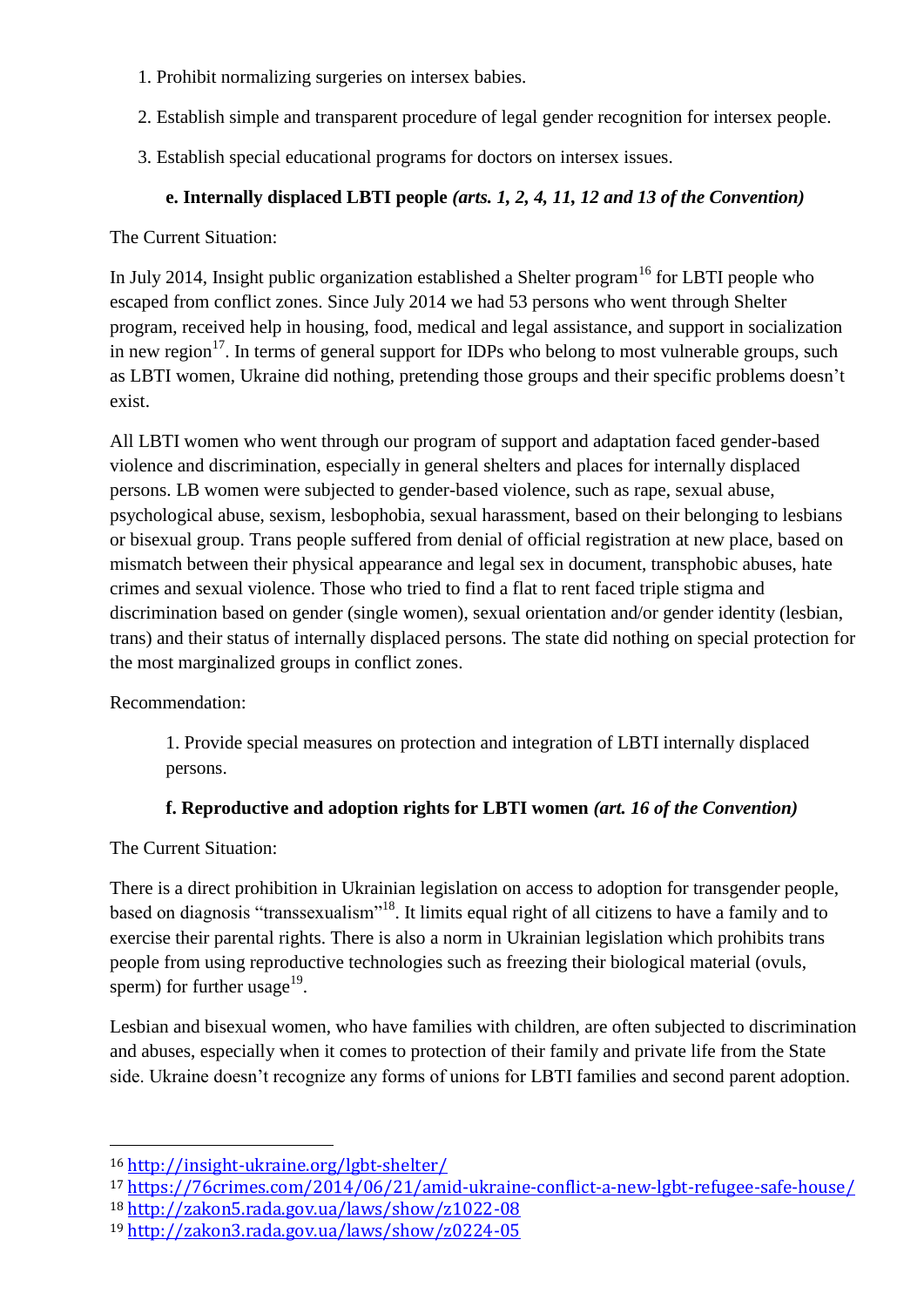In cases when biological mother died or denied of her parental rights, second parther don't have any legal rights for adoption.

Recommendations:

- 1. Remove all discriminative norms from Ukrainian legislation that prohibit access to reproductive rights and/or adoption rights for LBTI women.
- 2. Adopt a legislation providing general partnership for all citizents regardless of any characteristics, including sexual orientation and/or gender identity, with equal parental rights.

## **g. Legal gender recognition for trans people** *(arts. 1, 5, 10 and 12 of the Convention)*

The Current Situation:

2016 was a year when long-awaited reform of Ukrainian health care system for trans people had come into reality. While the unified clinical protocol by Ministry of Health<sup>20</sup> which came in place for infamous Order No.  $60^{21}$  has some improvements, like termination of the centralized Commission on "sex change" which had been the state instance for years giving permissions for gender reassignment surgery and legal gender recognition, cancellation of the requirement of compulsory psychiatric hospitalization for 30 to 45 days, no more requirements of not being married or not having children under 18 to be legally recognized, it is still far from full compliance with non-discrimination and human rights principles.

Legal gender recognition in the new clinical protocol is still linked to a psychiatric assessment for such diagnoses as "gender dysphoria" and "transsexualism". According to the text of the protocol an assessment should be done on outpatient basis, but there is still a possibility of hospitalization for 2 weeks or more without clearly defined criteria for it. Another problem is that assessment should be as long as 2 years at least.

Despite of what Ukrainian trans activists expected, irreversible medical intervention, namely surgery (actually sterilization) remains prerequisite for legal gender recognition. At the same time, there is a requirement of "12 months of continuous  $HRT^{22}$  if necessary ... and at least 12 continuous months of living in gender role, which coincides with gender identity" before surgery.

There is also a provision for surgeons "to make sure that the chosen procedure is appropriate for patient", meaning they would be a kind of gatekeepers.

Though it is stated in general provisions of the protocol that medical interventions should be to the extent which patient finds sufficient to themselves, psychotherapy and hormonal replacement therapy declared as a required treatment in more detailed chapters. There is also another formulation that "patients should feel constant gender dysphoria in order to be eligible for hormone therapy" which puts in question if life-long HRT will be available for trans people who don't feel dysphoria anymore.

 $\overline{a}$ 20

[http://www.dec.gov.ua/mtd/dodatki/2016\\_972%20GenDysfor/2016\\_972\\_YKPMD\\_GenDysfo](http://www.dec.gov.ua/mtd/dodatki/2016_972%20GenDysfor/2016_972_YKPMD_GenDysfor.doc) [r.doc](http://www.dec.gov.ua/mtd/dodatki/2016_972%20GenDysfor/2016_972_YKPMD_GenDysfor.doc)

<sup>21</sup> <http://zakon0.rada.gov.ua/laws/show/z0239-11>

<sup>22</sup> hormone replacement therapy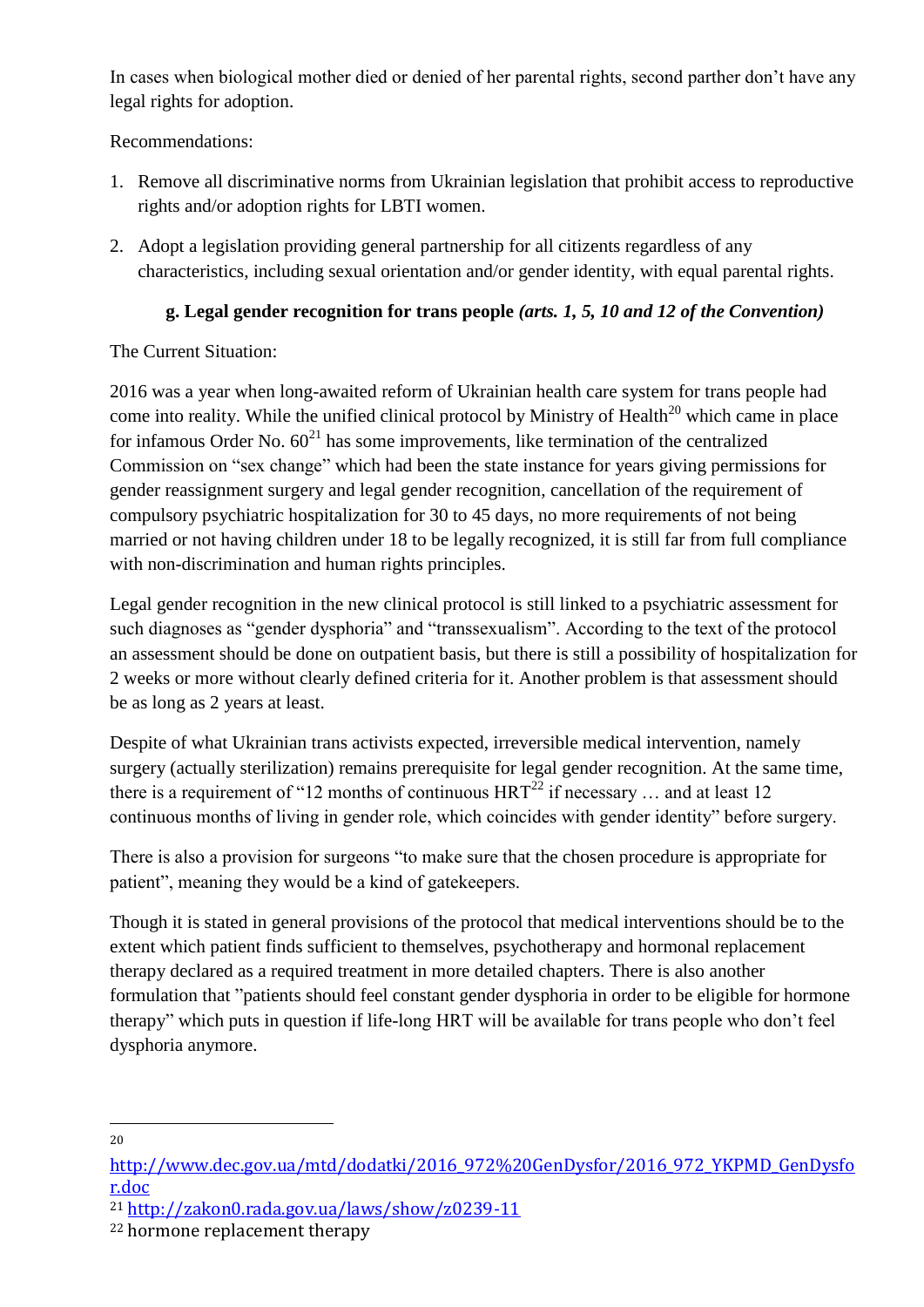The chapter on psychotherapeutic care for children has unacceptable provision that could be understood as a recommendation for conversion therapy. There is also requirement for parent consent for medical interventions in age 14 to 18, despite that Ukrainian legislation allows to choose doctor and treatment freely in age over  $14^{23}$ . And in age under 14 child's opinion according to the protocol is not taken into account at all.

In general, text of the new clinical protocol is full of outdated and pathologizing terminology which could not be considered appropriate from the human rights point of view. Also Ukrainian legal gender recognition procedure doesn't meet needs of non-binary people who may identify other than man or woman.

Recommendations:

**.** 

- 1. Establish legal gender recognition procedure which is simply administrative and not dependent on any medical diagnoses or interventions.
- 2. Base health care model on informed consent when trans people could decide what medical interventions and to what extent to undergo without any requirements.
- 3. Directly prohibit hospitalization in psychiatric institutions in relation to trans status.
- 4. Remove from clinical protocols compulsory terms and waiting times for any procedures.
- 5. Improve access to trans related procedures for children and adolescents.
- 6. Consider implementation of gender marker options in IDs other than male and female to be suitable for non-binary trans people.

### **6. List of recommendations to Ukraine:**

1. Amend the existing anti-discrimination law by adding sexual orientation and gender identity as protected grounds from discrimination in all spheres of life.

2. Establish administrative fines for acts of discrimination.

3. Amend existing law "On equal opportunities for women and men" by adding sexual orientation and gender identity as protected grounds.

4. Amend legislation on hate crimes by including sexual orientation and gender identity in the list of protected grounds.

5. Provide clear mechanisms for proper investigation of hate crimes by establishing special unit in national police on investigation and prevention of hate crimes.

6. Include terms "gender" and "sexual orientation" in the Ukrainian law on ratification The Council of Europe Convention on preventing and combating violence against women and domestic violence.

7. Establish LBTI inclusive shelters for women subjected to violence.

8. Provide trainings for social workers and police to increase their awareness of LBTI women as a group vulnerable to violence,